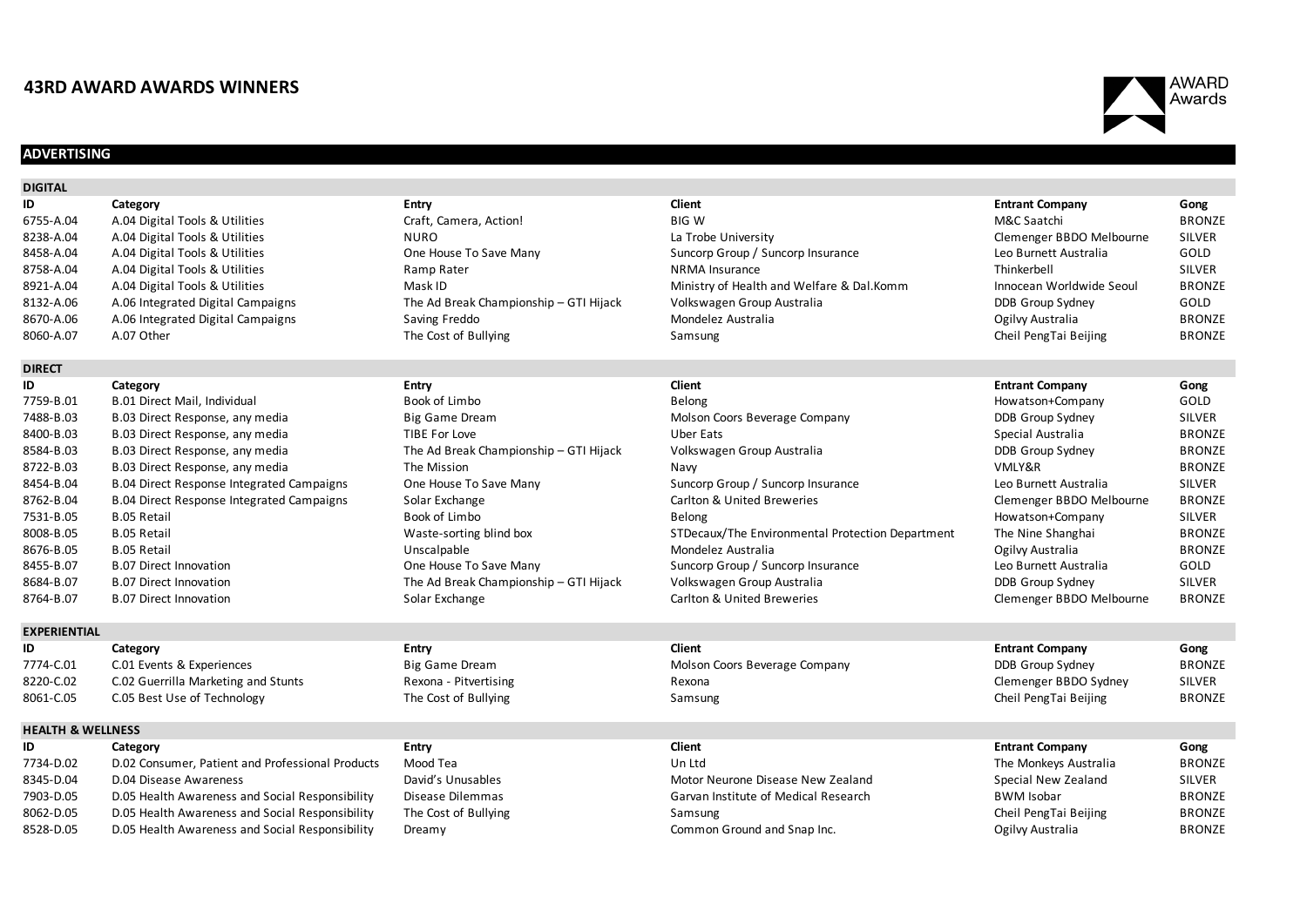# **INTEGRATED**

| ID        | Category                 | Entry                                  | <b>Client</b>                     | <b>Entrant Company</b>   | Gong          |
|-----------|--------------------------|----------------------------------------|-----------------------------------|--------------------------|---------------|
| 7912-E.01 | E.01 Integrated Campaign | Firefighters Don't Like Fire Movies    | Fire and Emergency New Zealand    | FCB New Zealand          | SILVER        |
| 8169-E.01 | E.01 Integrated Campaign | A Fire Inside                          | NRMA Insurance                    | The Tuesday Club         | <b>SILVER</b> |
| 8375-E.01 | E.01 Integrated Campaign | ROLLIN' campaign                       |                                   | Bear Meets Eagle On Fire | <b>BRONZE</b> |
| 8425-E.01 | E.01 Integrated Campaign | Solar Exchange                         | Carlton & United Breweries        | Clemenger BBDO Melbourne | GOLD          |
| 8456-E.01 | E.01 Integrated Campaign | One House To Save Many                 | Suncorp Group / Suncorp Insurance | Leo Burnett Australia    | GOLD          |
| 8690-E.01 | E.01 Integrated Campaign | The Ad Break Championship - GTI Hijack | Volkswagen Group Australia        | DDB Group Sydney         | <b>SILVER</b> |

# **PR & PROMOTION**

| ID        | Category                                       | <b>Entry</b>                           | <b>Client</b>                     | <b>Entrant Company</b>   | Gong          |
|-----------|------------------------------------------------|----------------------------------------|-----------------------------------|--------------------------|---------------|
| 8223-F.01 | F.01 Creative Use of Media                     | Rexona - Pitvertising                  | Rexona                            | Clemenger BBDO Sydney    | <b>SILVER</b> |
| 8677-F.01 | F.01 Creative Use of Media                     | Unscalpable                            | Mondelez Australia                | Ogilvy Australia         | <b>BRONZE</b> |
| 8692-F.01 | F.01 Creative Use of Media                     | The Ad Break Championship - GTI Hijack | Volkswagen Group Australia        | DDB Group Sydney         | <b>BRONZE</b> |
| 7776-F.02 | F.02 Best Use of Content                       | <b>Big Game Dream</b>                  | Molson Coors Beverage Company     | DDB Group Sydney         | <b>BRONZE</b> |
| 7925-F.02 | F.02 Best Use of Content                       | A Fire Inside                          | <b>NRMA Insurance</b>             | Thinkerbell              | <b>SILVER</b> |
| 8800-F.02 | F.02 Best Use of Content                       | <b>TikTok Sting-Remix</b>              | McDonald's Australia              | DDB Group Sydney         | <b>SILVER</b> |
| 8362-F.03 | F.03 Best Use of Digital and Social Media      | Have A Bite                            | Nestlé                            | Wunderman Thompson       | <b>BRONZE</b> |
| 8808-F.03 | F.03 Best Use of Digital and Social Media      | TIBE For Love                          | <b>Uber Eats</b>                  | Special Australia        | <b>BRONZE</b> |
| 7778-F.04 | F.04 Best Use of Events and Stunts             | <b>Big Game Dream</b>                  | Molson Coors Beverage Company     | DDB Group Sydney         | <b>SILVER</b> |
| 8224-F.04 | F.04 Best Use of Events and Stunts             | Rexona - Pitvertising                  | Rexona                            | Clemenger BBDO Sydney    | <b>SILVER</b> |
| 8810-F.04 | F.04 Best Use of Events and Stunts             | TIBE For Love                          | <b>Uber Eats</b>                  | Special Australia        | <b>BRONZE</b> |
| 8363-F.05 | F.05 Best Use of Paid Talent and Influencers   | Have A Bite                            | Nestlé                            | Wunderman Thompson       | <b>BRONZE</b> |
| 8225-F.06 | F.06 Best Use of Unpaid Talent and Influencers | Rexona - Pitvertising                  | Rexona                            | Clemenger BBDO Sydney    | <b>BRONZE</b> |
| 8732-F.07 | F.07 Media Relations                           | A Fire Inside                          | <b>NRMA</b> Insurance             | Thinkerbell              | <b>BRONZE</b> |
| 8177-F.08 | F.08 PR Amplification for a Campaign           | The Mo-Hair Suit                       | <b>POLITIX</b>                    | <b>Bullfrog</b>          | <b>BRONZE</b> |
| 8457-F.08 | F.08 PR Amplification for a Campaign           | One House To Save Many                 | Suncorp Group / Suncorp Insurance | Leo Burnett Australia    | GOLD          |
| 8766-F.08 | F.08 PR Amplification for a Campaign           | Solar Exchange                         | Carlton & United Breweries        | Clemenger BBDO Melbourne | <b>BRONZE</b> |
| 8767-F.10 | F.10 PR Campaign, Business-to-Consumer         | Solar Exchange                         | Carlton & United Breweries        | Clemenger BBDO Melbourne | <b>BRONZE</b> |
| 8176-F.11 | F.11 PR-Led Campaign, Integrated               | The Mo-Hair Suit                       | <b>POLITIX</b>                    | <b>Bullfrog</b>          | <b>BRONZE</b> |
| 8226-F.11 | F.11 PR-Led Campaign, Integrated               | Rexona - Pitvertising                  | Rexona                            | Clemenger BBDO Sydney    | <b>BRONZE</b> |
| 8459-F.12 | F.12 Product Launch                            | One House To Save Many                 | Suncorp Group / Suncorp Insurance | Leo Burnett Australia    | <b>SILVER</b> |
| 8696-F.12 | F.12 Product Launch                            | The Ad Break Championship - GTI Hijack | Volkswagen Group Australia        | DDB Group Sydney         | <b>BRONZE</b> |
| 8460-F.13 | F.13 Public Affairs Campaign                   | One House To Save Many                 | Suncorp Group / Suncorp Insurance | Leo Burnett Australia    | <b>SILVER</b> |
| 7309-F.14 | F.14 Reactive Response                         | Make Lamb, Not Walls                   | Meat & Livestock Australia        | The Monkeys Australia    | <b>SILVER</b> |
| 7991-F.14 | F.14 Reactive Response                         | 1000 Bathursts                         | Supercheap Auto                   | The Monkeys Australia    | <b>SILVER</b> |
| 7132-F.15 | F.15 Sponsorships & Partnerships               | Performance Enhancing Music            | Samsung                           | <b>CHEP Network</b>      | <b>BRONZE</b> |
| 7862-F.15 | F.15 Sponsorships & Partnerships               | The Mo-Hair Suit                       | <b>POLITIX</b>                    | <b>Bullfrog</b>          | <b>BRONZE</b> |
| 8227-F.15 | F.15 Sponsorships & Partnerships               | Rexona - Pitvertising                  | Rexona                            | Clemenger BBDO Sydney    | GOLD          |
| 8279-F.15 | F.15 Sponsorships & Partnerships               | 1000 Bathursts                         | Supercheap Auto                   | The Monkeys Australia    | <b>SILVER</b> |
| 0011 E 1E | E 1E Coopcorching P. Dartnorching              | TIDE For Loug                          | $I$ lhor $E$ otc                  | Concial Auctralia        | DDOMZE        |

# **PRESS & OUTDOOR**

|           | Category                          | Entry                   | <b>Client</b>              | <b>Entrant Company</b>   | Gong          |
|-----------|-----------------------------------|-------------------------|----------------------------|--------------------------|---------------|
| 7299-G.04 | G.04 Poster Advertising, Tactical | Make Lamb, Not Walls    | Meat & Livestock Australia | The Monkeys Australia    | <b>BRONZE</b> |
| 7268-G.05 | G.05 Poster Advertising Campaigns | POSTER-POSTCARD-POST IT | Tencent                    | Tencent                  | <b>SILVER</b> |
| 7863-G.05 | G.05 Poster Advertising Campaigns | Holiday                 | IAG                        | Bear Meets Eagle On Fire | <b>SILVER</b> |
| 8703-G.08 | G.08 Press Advertising, Tactical  | Nuclear                 | Subway                     | Publicis Worldwide       | <b>SILVER</b> |

| <b>Entrant Company</b>   |
|--------------------------|
| <b>FCB New Zealand</b>   |
| The Tuesday Club         |
| Bear Meets Eagle On Fire |

# The Ad Break Championship – GTI Hijack Volkswagen Group Australia Championship – GTI Hijack Volkswagen Group Australia Partias Terram 2012 F.02 F.02 F.02 Molson Coors Beverage Company Company BRONZE The Text Use of Events And Studies and Studies and Studies and Studies and Studies and Studies and Studies and Studies SILVER SILVER Rexona - Pitvertising The Sill VER Best Use of Events Access Access 2012 The Sill Studies and Studies and Stunts Rexona Clemenger BBDO Sydney SILVER Example 8225-F.06 F.06 Best Use of Unpaid Talent and Influencers Rexona - Pitter and Influencers Rexona - Pitvertising BRONZE 8457-F.08 One House To Save Many To Suncorp Group / Suncorp Insurance To Many Suncorp Insurance Leo Burnett Australia GOLD Solar Exchange **Subseter Carlton & United Breweries** Carlton Solar Exchanger BBDO Melbourne BRONZE Solar Exchange **Superints and Solar Exchange** Carlton & United Breweries Clemenger BBDO Melbourne BRONZE Rexona - Pitvertising **Rexona - Pitvertising** Rexona - Rexona - Pitvertising BRONZE One House To Save Many **Suncorp Group / Suncorp Insurance** Leo Burnett Australia SILVER The Ad Break Championship – GTI Hijack Volkswagen Group Australia New Yorkswagen Group Australia DDB Group Sydney One House To Save Many **Suncorp Group / Suncorp Insurance** Leo Burnett Australia SILVER Make Lamb, Not Walls **Neactive Australia** Meat & Livestock Australia The Monkeys Australia SILVER Performance Enhancing Music **F.15 Sponsorships A.15 Sponsorships Performance Enhancing Music Samsung CHEP Network**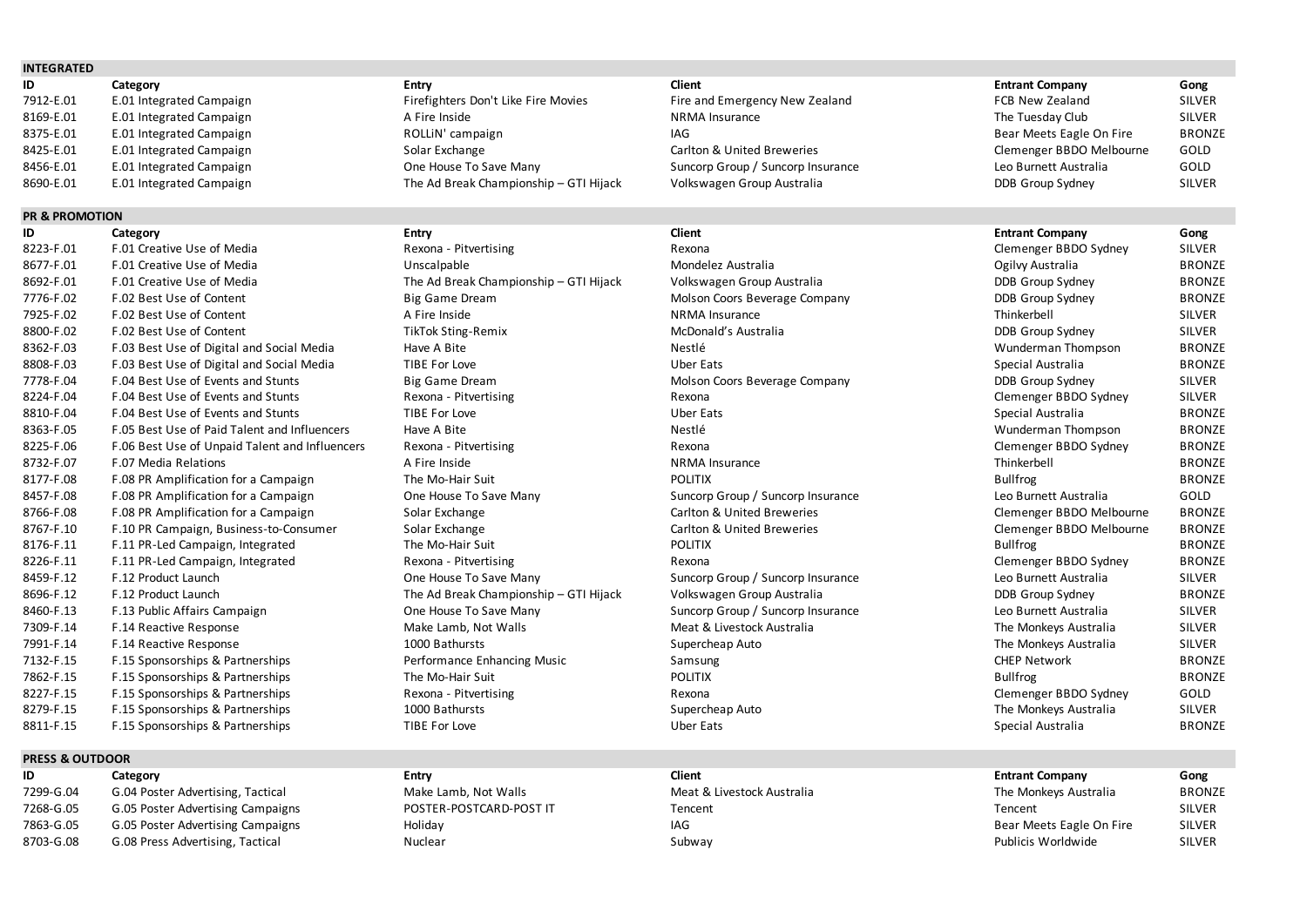# **RADIO & AUDIO**

| ID        | Category                                    | Entry                                          | Client                 | <b>Entrant Company</b>   | Gong          |
|-----------|---------------------------------------------|------------------------------------------------|------------------------|--------------------------|---------------|
| 7524-H.01 | H.01 Branded Audio and Podcasts, Individual | Audiobook of Limbo                             | Belong                 | Howatson+Company         | GOLD          |
| 7135-H.02 | H.02 Branded Audio and Podcasts, Campaign   | Performance Enhancing Music                    | Samsung                | <b>CHEP Network</b>      | GOLD          |
| 8265-H.03 | H.03 Radio Advertising, 0-30 seconds        | <b>Bloody Mary</b>                             | West Australian Ballet | Wunderman Thompson       | <b>BRONZE</b> |
| 7518-H.04 | H.04 Radio Advertising, over 30 seconds     | A Love Song to the Internet                    | Belong                 | Howatson+Company         | <b>BRONZE</b> |
| 8197-H.04 | H.04 Radio Advertising, over 30 seconds     | A Fire Inside                                  | <b>NRMA</b> Insurance  | The Tuesday Club         | <b>BRONZE</b> |
| 6881-H.06 | H.06 Radio Advertising Campaigns            | Help, like no one else                         | <b>NRMA</b> Insurance  | The Monkeys Australia    | <b>BRONZE</b> |
| 8104-H.06 | H.06 Radio Advertising Campaigns            | Wild Secrets. Stop orgasm disappointment.      | Wild Secrets           | The Royals               | <b>BRONZE</b> |
| 8360-H.06 | H.06 Radio Advertising Campaigns            | Dracula                                        | West Australian Ballet | Wunderman Thompson       | <b>BRONZE</b> |
| 8580-H.07 | H.07 Sonic Branding                         | Mumbrella Sonic branding                       | Mumbrella              | Resonance Sonic Branding | SILVER        |
| 8802-H.07 | H.07 Sonic Branding                         | TikTok Sting-Remix                             | McDonald's Australia   | DDB Group Sydney         | <b>BRONZE</b> |
| 7136-H.08 | H.08 Innovative Use of Radio & Audio        | Performance Enhancing Music                    | Samsung                | <b>CHEP Network</b>      | GOLD          |
| 7674-H.08 | H.08 Innovative Use of Radio & Audio        | Audiobook of Limbo                             | Belong                 | Howatson+Company         | <b>SILVER</b> |
| 8138-H.08 | H.08 Innovative Use of Radio & Audio        | Aussies get Alexa. Because Alexa gets Aussies. | Amazon Alexa & Devices | Host/Havas               | <b>BRONZE</b> |
| 8801-H.08 | H.08 Innovative Use of Radio & Audio        | <b>TikTok Sting-Remix</b>                      | McDonald's Australia   | DDB Group Sydney         | <b>BRONZE</b> |

# **SOCIAL MEDIA**

| ID        | Category                                 | Entry                     | Client                      | <b>Entrant Company</b> | Gong          |
|-----------|------------------------------------------|---------------------------|-----------------------------|------------------------|---------------|
| 8364-1.02 | I.02 Best use of Social Media, Campaign  | Have A Bite               | Nestlé                      | Wunderman Thompson     | <b>SILVER</b> |
| 8514-1.02 | I.02 Best use of Social Media, Campaign  | A little space to think   | Post it <sup>®</sup> for 3M | Dig                    | <b>BRONZE</b> |
| 7972-1.04 | <b>I.04 Content Creation</b>             | <b>Cheerbleeders</b>      | <b>Bonds</b>                | Special Australia      | <b>BRONZE</b> |
| 8512-1.04 | <b>I.04 Content Creation</b>             | Cow Codes                 | Uber Eats                   | Special Australia      | <b>BRONZE</b> |
| 7362-1.05 | I.05 Co-Created & User Generated Content | Craft, Camera, Action!    | <b>BIG W</b>                | M&C Saatchi            | <b>BRONZE</b> |
| 8798-1.05 | 1.05 Co-Created & User Generated Content | <b>TikTok Sting-Remix</b> | McDonald's Australia        | DDB Group Sydney       | <b>SILVER</b> |
| 8280-1.07 | I.07 Social Videos, Campaign             | 1000 Bathursts            | Supercheap Auto             | The Monkeys Australia  | <b>GOLD</b>   |
| 7395-1.08 | <b>I.08 Tactical</b>                     | April Fool Proof          | McDonald's Australia        | DDB Group Sydney       | <b>SILVER</b> |
| 8007-1.09 | 1.09 Use of Talent and Influencers       | Make Local Famous         | Uber Eats Hong Kong         | Special Australia      | <b>BRONZE</b> |
| 8365-1.09 | I.09 Use of Talent and Influencers       | Have A Bite               | Nestlé                      | Wunderman Thompson     | <b>BRONZE</b> |
|           |                                          |                           |                             |                        |               |

# **RETAIL**

| ID        | Category                                          | Entry                                  | Client                     | <b>Entrant Company</b>   | Gong          |
|-----------|---------------------------------------------------|----------------------------------------|----------------------------|--------------------------|---------------|
| 6951-1.10 | I.10 Best Integrated Marketing Campaign           | Give a Flybuys                         | Flybuys                    | <b>CHEP Network</b>      | <b>BRONZE</b> |
| 7363-1.10 | I.10 Best Integrated Marketing Campaign           | You Can't Overcook Christmas           | ALDI Australia             | <b>BMF</b>               | <b>SILVER</b> |
| 8774-1.10 | I.10 Best Integrated Marketing Campaign           | We're Out There                        | Kathmandu                  | Special Australia        | GOLD          |
| 8699-1.11 | I.11 Retail Technology Game Changer               | The Ad Break Championship - GTI Hijack | Volkswagen Group Australia | DDB Group Sydney         | SILVER        |
| 8768-1.12 | I.12 Best Customer Experience Initiative          | Solar Exchange                         | Carlton & United Breweries | Clemenger BBDO Melbourne | <b>BRONZE</b> |
| 8672-1.14 | I.14 Best Use of Social Media for Commerce        | Unscalpable                            | Mondelez Australia         | Ogilvy Australia         | <b>BRONZE</b> |
| 8702-1.15 | 1.15 Best Use of Digital for Commerce (non social | The Ad Break Championship - GTI Hijack | Volkswagen Group Australia | DDB Group Sydney         | GOLD          |
|           | media)                                            |                                        |                            |                          |               |

| Audiobook of Limbo                            |
|-----------------------------------------------|
| Performance Enhancing Music                   |
| <b>Bloody Mary</b>                            |
| A Love Song to the Internet                   |
| A Fire Inside                                 |
| Help, like no one else                        |
| Wild Secrets. Stop orgasm disappointment.     |
| Dracula                                       |
| Mumbrella Sonic branding                      |
| <b>TikTok Sting-Remix</b>                     |
| Performance Enhancing Music                   |
| Audiobook of Limbo                            |
| Aussies get Alexa. Because Alexa gets Aussies |
| <b>TikTok Sting-Remix</b>                     |

| Gong          |
|---------------|
| GOLD          |
| GOLD          |
| <b>BRONZE</b> |
| <b>BRONZE</b> |
| <b>BRONZE</b> |
| <b>BRONZE</b> |
| <b>BRONZE</b> |
| <b>BRONZE</b> |
| <b>SILVER</b> |
| <b>BRONZE</b> |
| GOLD          |
| <b>SILVER</b> |
| <b>BRONZE</b> |
| BRONZE        |
|               |

| Wunderman Thompson    |
|-----------------------|
| Dig                   |
| Special Australia     |
| Special Australia     |
| M&C Saatchi           |
| DDB Group Sydney      |
| The Monkeys Australia |
| DDB Group Sydney      |
| Special Australia     |
| Wunderman Thompson    |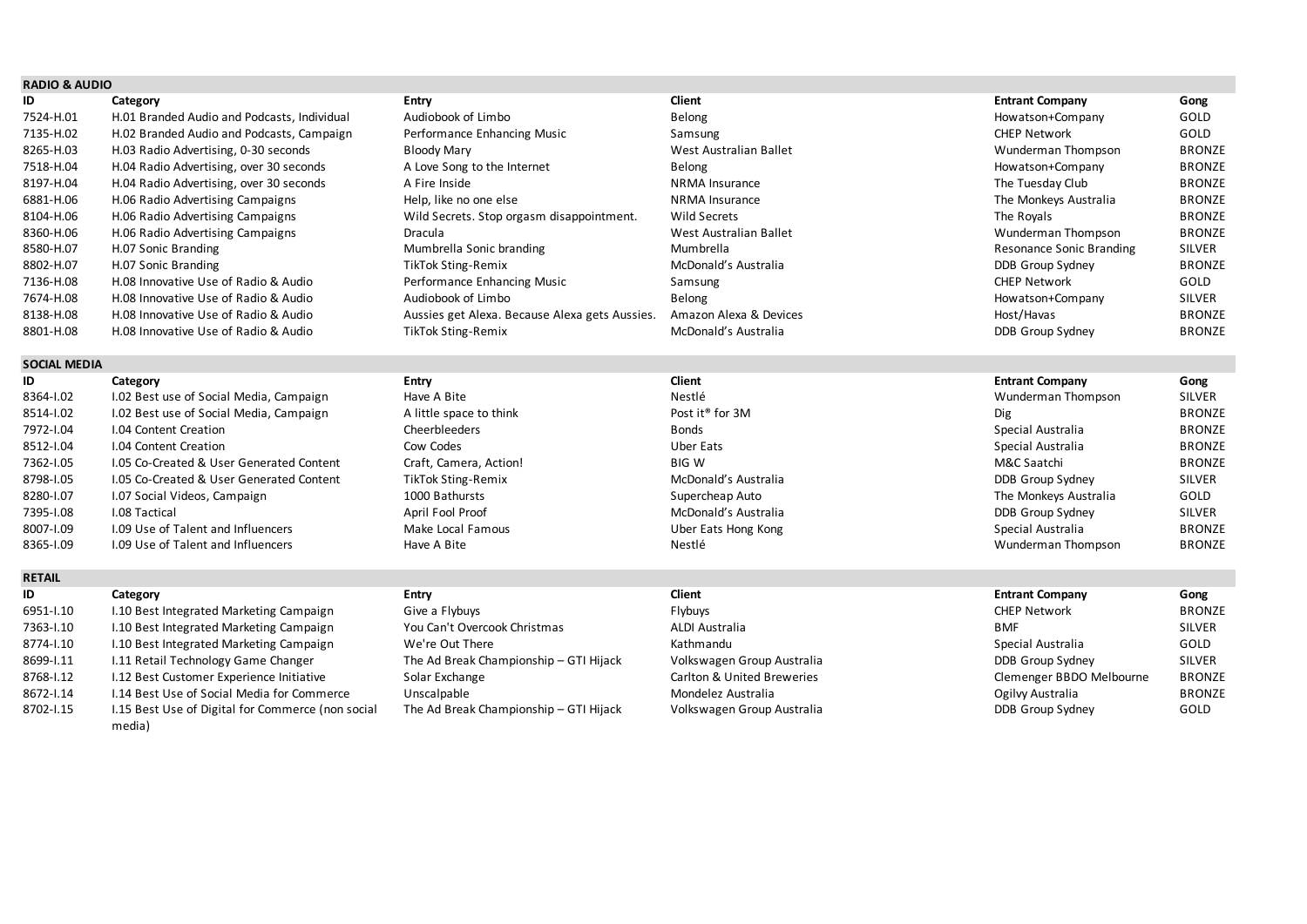# **DESIGN**

| <b>BOOK DESIGN</b>      |                                           |                                        |                                                  |                          |               |
|-------------------------|-------------------------------------------|----------------------------------------|--------------------------------------------------|--------------------------|---------------|
| ID                      | Category                                  | <b>Entry</b>                           | <b>Client</b>                                    | <b>Entrant Company</b>   | Gong          |
| 7474-J.01               | J.01 Culture, Art & Design Books          | Come Down For Air Book                 | Tourism Tasmania                                 | <b>BMF</b>               | <b>BRONZE</b> |
| 7763-J.01               | J.01 Culture, Art & Design Books          | Book of Limbo                          | <b>Belong</b>                                    | Howatson+Company         | <b>SILVER</b> |
| <b>BRANDING</b>         |                                           |                                        |                                                  |                          |               |
| ID                      | Category                                  | <b>Entry</b>                           | <b>Client</b>                                    | <b>Entrant Company</b>   | Gong          |
| 8803-J.12               | J.12 Brand Refresh, Large Identity        | A-Leagues                              | A Leagues                                        | R/GA                     | <b>BRONZE</b> |
| 8547-J.13               | J.13 New Branding Schemes, Small Identity | Mistranslations                        | Melbourne Design Week                            | Re                       | <b>BRONZE</b> |
| 8372-J.15               | J.15 New Branding Schemes, Large Identity | For Your Smart Part                    | Wisr                                             | Bear Meets Eagle On Fire | <b>BRONZE</b> |
| 8382-J.15               | J.15 New Branding Schemes, Large Identity | ROLLIN' brand / campaign               | IAG                                              | Bear Meets Eagle On Fire | <b>SILVER</b> |
| 8010-J.16               | J.16 Brand Expression in Collateral       | Waste-sorting blind box                | STDecaux/The Environmental Protection Department | The Nine Shanghai        | <b>BRONZE</b> |
| 7376-J.17               | J.17 Campaign Logos                       | Love Your Local                        | <b>TAB</b>                                       | M&C Saatchi              | <b>BRONZE</b> |
| <b>GRAPHIC DESIGN</b>   |                                           |                                        |                                                  |                          |               |
| ID                      | Category                                  | <b>Entry</b>                           | <b>Client</b>                                    | <b>Entrant Company</b>   | Gong          |
| 7687-J.22               | J.22 Integrated Graphics                  | A Fire Inside - campaign design        | NRMA Insurance                                   | Assembly                 | <b>BRONZE</b> |
| 7720-J.22               | J.22 Integrated Graphics                  | For Your Smart Part                    | Wisr                                             | Bear Meets Eagle On Fire | <b>SILVER</b> |
| 7029-J.26               | J.26 Posters                              | <b>Joy Sticks</b>                      | Chupa Chups (Snacks to Home Limited)             | Cheil Hong Kong          | <b>SILVER</b> |
| 7868-J.26               | J.26 Posters                              | <b>ROLLIN'</b>                         | IAG                                              | Bear Meets Eagle On Fire | <b>SILVER</b> |
| 8704-J.27               | J.27 Other                                | The Ad Break Championship - GTI Hijack | Volkswagen Group Australia                       | DDB Group Sydney         | <b>BRONZE</b> |
| <b>PACKAGING DESIGN</b> |                                           |                                        |                                                  |                          |               |
| ID                      | Category                                  | <b>Entry</b>                           | <b>Client</b>                                    | <b>Entrant Company</b>   | Gong          |
| 7482-J.31               | J.31 Promotional & Special Edition        | Fly Fishing                            | Tourism Tasmania                                 | BMF                      | <b>BRONZE</b> |
| <b>PRODUCT DESIGN</b>   |                                           |                                        |                                                  |                          |               |
| ID                      | Category                                  | <b>Entry</b>                           | <b>Client</b>                                    | <b>Entrant Company</b>   | Gong          |
| 8604-J.35               | J.35 Consumer & Industrial                | Made From Melbourne                    | Made From Melbourne Collective                   | Saatchi & Saatchi        | <b>SILVER</b> |
| 8891-J.35               | J.35 Consumer & Industrial                | Little Big e-Motion                    | Hyundai                                          | Innocean Worldwide Seoul | <b>BRONZE</b> |
| 8668-J.36               | J.36 Interactive Design                   | Saving Freddo                          | Mondelez Australia                               | Ogilvy Australia         | <b>SILVER</b> |
| <b>SPATIAL DESIGN</b>   |                                           |                                        |                                                  |                          |               |
| ID                      | Category                                  | <b>Entry</b>                           | <b>Client</b>                                    | <b>Entrant Company</b>   | Gong          |
| 7420-J.40               | J.40 Design for Public Spaces             | Hi Toilet                              | Shibuya Ward / Nippon Foundation                 | TBWA\ HAKUHODO           | SILVER        |
| 8464-J.41               | J.41 Environmental Design                 | One House To Save Many                 | Suncorp Group / Suncorp Insurance                | Leo Burnett Australia    | <b>BRONZE</b> |
| 8756-J.43               | J.43 Installation Design                  | <b>NFTree</b>                          | <b>Vicinity Centres</b>                          | Fabric                   | <b>BRONZE</b> |

| <b>Entrant Company</b> |
|------------------------|
| BMF                    |
| Howatson+Company       |

# Bear Meets Eagle On Fire BRONZE Bear Meets Eagle On Fire SILVER

# **722** Bear Meets Eagle On Fire SILVER **78685 Bear Meets Eagle On Fire SILVER**<br>1988 DDB Group Sydney SILVER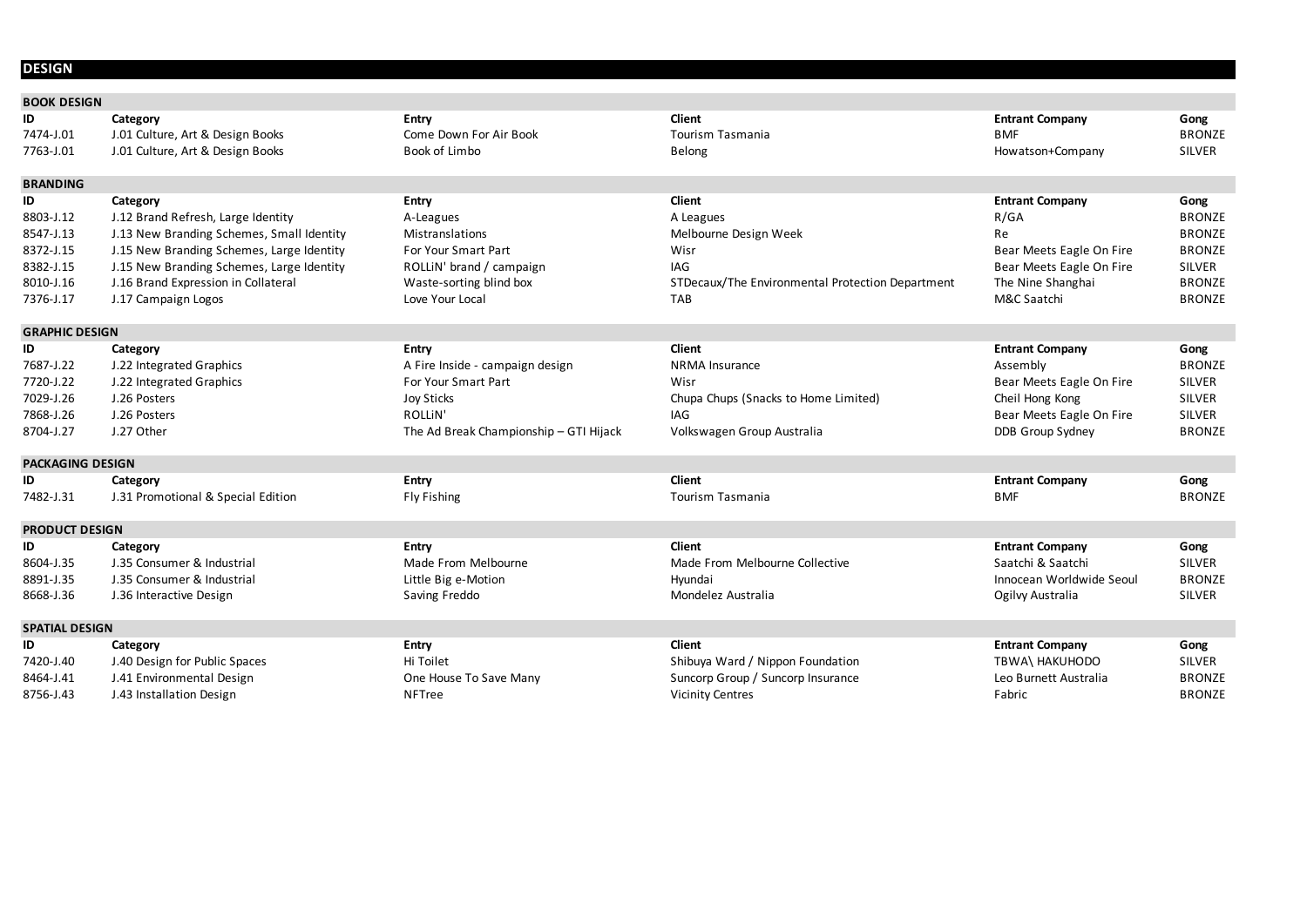# **CRAFT**

|                       | <b>ANIMATION AND VISUAL EFFECTS</b>  |                                   |                                    |                             |               |
|-----------------------|--------------------------------------|-----------------------------------|------------------------------------|-----------------------------|---------------|
| ID                    | Category                             | <b>Entry</b>                      | <b>Client</b>                      | <b>Entrant Company</b>      | Gong          |
| 7438-K.01             | K.01 2D Animation                    | George Harrison 'Isn't It A Pity' | <b>Universal Music Enterprises</b> | Assembly                    | <b>SILVER</b> |
| 8818-K.01             | K.01 2D Animation                    | Tell Your Story - Steven          | California Tobacco Control Program | Kapwa                       | <b>SILVER</b> |
| 7502-K.02             | K.02 3D Animation                    | The Stepdad                       | Disney                             | <b>Flux Animation</b>       | <b>SILVER</b> |
| 8153-K.02             | K.02 3D Animation                    | Yuleglider                        | Optus                              | <b>Flux Animation</b>       | <b>BRONZE</b> |
| 7584-K.04             | K.04 Moving Image Graphics           | Dubai Expo - NZ Pavilion          | New Zealand Trade & Enterprise     | Assembly                    | <b>BRONZE</b> |
| 7266-K.07             | K.07 Visual Effects                  | Tomorrow's Car                    | Hyundai                            | Fin Design & Effects        | <b>SILVER</b> |
| 7424-K.07             | K.07 Visual Effects                  | <b>ROLLIN'</b>                    | IAG                                | Blockhead VFX Ponsonby Road | <b>BRONZE</b> |
| <b>ART DIRECTION</b>  |                                      |                                   |                                    |                             |               |
| ID                    | Category                             | <b>Entry</b>                      | <b>Client</b>                      | <b>Entrant Company</b>      | Gong          |
| 7740-K.09             | K.09 Digital Art Direction, Campaign | For your Smart Part               | Wisr                               | Bear Meets Eagle On Fire    | <b>SILVER</b> |
| 7998-K.10             | K.10 Experiential Art Direction      | Guess which book is it?           | Yan Ji You Bookstores              | The Nine Shanghai           | <b>BRONZE</b> |
| 7066-K.11             | K.11 Film Art Direction, Individual  | Play On                           | <b>KENO</b>                        | <b>FINCH</b>                | <b>SILVER</b> |
| 7228-K.11             | K.11 Film Art Direction, Individual  | Lunarland                         | <b>OnePlus</b>                     | <b>FINCH</b>                | <b>BRONZE</b> |
| 7771-K.11             | K.11 Film Art Direction, Individual  | <b>Big Game Dream</b>             | Molson Coors Beverage Company      | DDB Group Sydney            | <b>SILVER</b> |
| 7017-K.12             | K.12 Film Art Direction, Campaign    | Grill'd VS Chemicals              | Grill'd                            | The Monkeys Australia       | <b>BRONZE</b> |
| 7739-K.12             | K.12 Film Art Direction, Campaign    | For Your Smart Part               | Wisr                               | Bear Meets Eagle On Fire    | <b>BRONZE</b> |
| 7781-K.12             | K.12 Film Art Direction, Campaign    | ROLLIN' campaign                  | IAG                                | Bear Meets Eagle On Fire    | GOLD          |
| 7795-K.14             | K.14 Poster Art Direction, Campaign  | Holiday                           | IAG                                | Bear Meets Eagle On Fire    | <b>BRONZE</b> |
| 8952-K.14             | K.14 Poster Art Direction, Campaign  | Summer. Finally.                  | Kathmandu                          | Special New Zealand         | <b>BRONZE</b> |
| 7761-K.15             | K.15 Print Art Direction, Individual | Book of Limbo                     | Belong                             | Howatson+Company            | GOLD          |
| 7267-K.16             | K.16 Print Art Direction, Campaign   | POSTER-POSTCARD-POST IT           | Tencent                            | Tencent                     | <b>SILVER</b> |
| 8108-K.16             | K.16 Print Art Direction, Campaign   | Help, like no one else            | <b>NRMA</b> Insurance              | The Monkeys Australia       | <b>BRONZE</b> |
| <b>CASTING</b>        |                                      |                                   |                                    |                             |               |
| ID                    | Category                             | <b>Entry</b>                      | <b>Client</b>                      | <b>Entrant Company</b>      | Gong          |
| 6773-K.17             | K.17 Casting for Film Advertising    | Give A Flybuys                    | Flybuys                            | <b>DIVISION</b>             | <b>SILVER</b> |
| 7245-K.17             | K.17 Casting for Film Advertising    | Boys Do Cry                       | <b>GOTCHA4LIFE FOUNDATION</b>      | Good Oil                    | <b>SILVER</b> |
| 7645-K.17             | K.17 Casting for Film Advertising    | Thrive By Five Molly's Ted Talk   | The Minderoo Foundation            | <b>FINCH</b>                | <b>BRONZE</b> |
| 8541-K.17             | K.17 Casting for Film Advertising    | <b>Vending Machine</b>            | <b>Uber Eats</b>                   | Revolver                    | <b>SILVER</b> |
| 8750-K.17             | K.17 Casting for Film Advertising    | When Will She Be Right            | United Nations Woman Australia     | Rabbit                      | <b>BRONZE</b> |
| 8852-K.17             | K.17 Casting for Film Advertising    | The Dancer                        | <b>Bank of New Zealand</b>         | Ruskin                      | <b>SILVER</b> |
| 6766-K.20             | K.20 Voice Performance               | Give A Flybuys                    | Flybuys                            | <b>DIVISION</b>             | <b>SILVER</b> |
| 8550-K.20             | K.20 Voice Performance               | Dreamy                            | Common Ground and Snap Inc.        | Ogilvy Australia            | <b>BRONZE</b> |
| <b>CINEMATOGRAPHY</b> |                                      |                                   |                                    |                             |               |
| ID                    | Category                             | <b>Entry</b>                      | Client                             | <b>Entrant Company</b>      | Gong          |
| 6767-K.21             | K.21 Branded Content & Entertainment | Give A Flybuys                    | Flybuys                            | <b>DIVISION</b>             | <b>BRONZE</b> |

| <b>Entrant Company</b>             | Gong          |
|------------------------------------|---------------|
| Assembly                           | <b>SILVER</b> |
| Kapwa                              | <b>SILVER</b> |
| <b>Flux Animation</b>              | <b>SILVER</b> |
| <b>Flux Animation</b>              | <b>BRONZE</b> |
| Assembly                           | <b>BRONZE</b> |
| Fin Design & Effects               | <b>SILVER</b> |
| <b>Blockhead VFX Ponsonby Road</b> | <b>BRONZE</b> |
|                                    |               |

| Bear Meets Eagle On Fire | <b>SILVER</b> |
|--------------------------|---------------|
| The Nine Shanghai        | <b>BRONZE</b> |
| <b>FINCH</b>             | <b>SILVER</b> |
| <b>FINCH</b>             | <b>BRONZE</b> |
| DDB Group Sydney         | <b>SILVER</b> |
| The Monkeys Australia    | <b>BRONZE</b> |
| Bear Meets Eagle On Fire | <b>BRONZE</b> |
| Bear Meets Eagle On Fire | GOLD          |
| Bear Meets Eagle On Fire | <b>BRONZE</b> |
| Special New Zealand      | <b>BRONZE</b> |
| Howatson+Company         | GOLD          |
| Tencent                  | <b>SILVER</b> |
| The Monkeys Australia    | <b>BRONZE</b> |

| Good Oil         |
|------------------|
| FINCH            |
| Revolver         |
| Rabbit           |
| Ruskin           |
| DIVISION         |
| Ogilvy Australia |
|                  |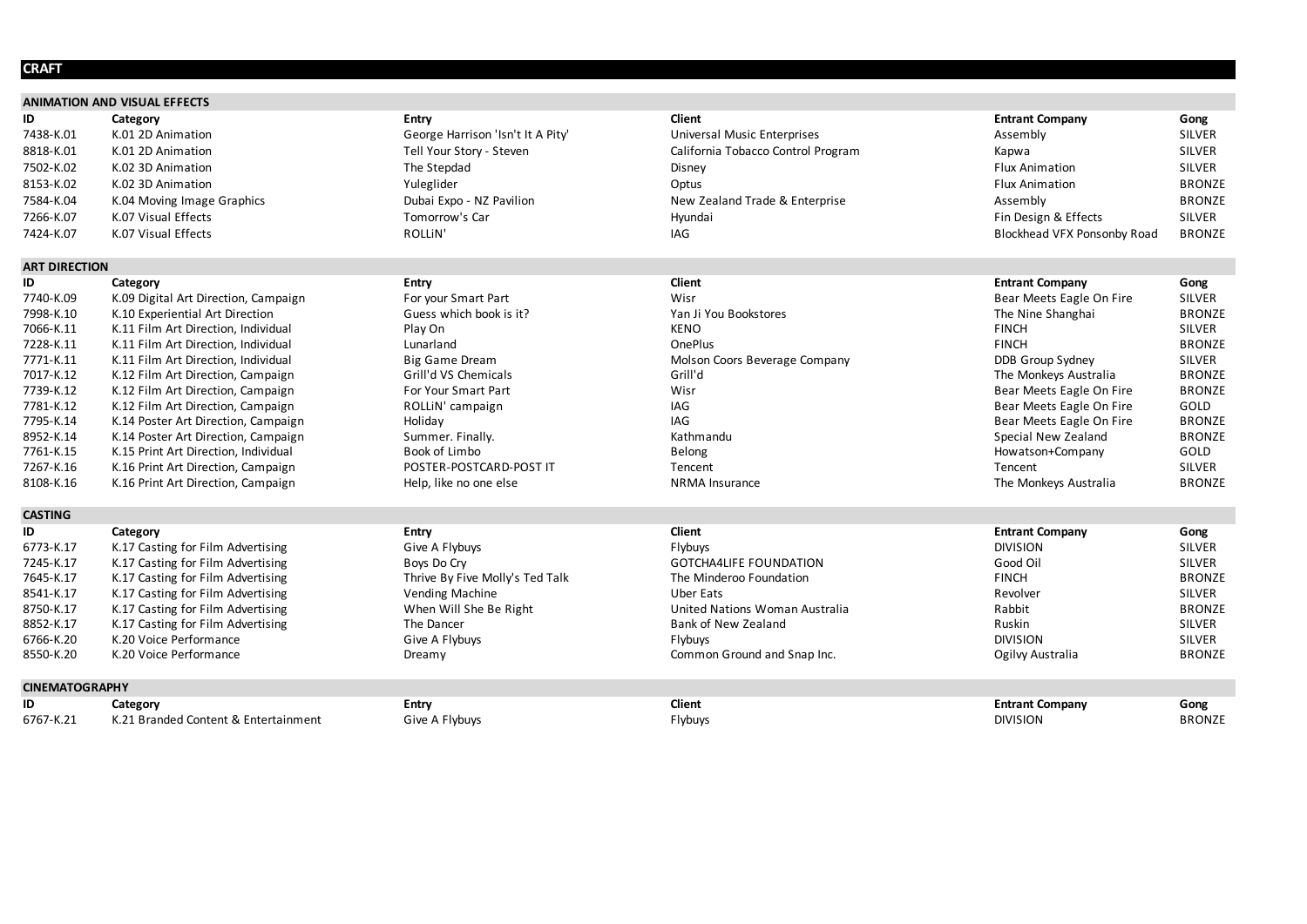| <b>COPYWRITING</b>                                                                                                                                                                     |                                                                                                                                                                                                                                                                                                                                                                                                                                                |                                                                                                                                                                                                                                                         |                                                                                                                                                                                                                                 |                                                                                                                                                                                                                                          |                                                                                                                                                                                                        |
|----------------------------------------------------------------------------------------------------------------------------------------------------------------------------------------|------------------------------------------------------------------------------------------------------------------------------------------------------------------------------------------------------------------------------------------------------------------------------------------------------------------------------------------------------------------------------------------------------------------------------------------------|---------------------------------------------------------------------------------------------------------------------------------------------------------------------------------------------------------------------------------------------------------|---------------------------------------------------------------------------------------------------------------------------------------------------------------------------------------------------------------------------------|------------------------------------------------------------------------------------------------------------------------------------------------------------------------------------------------------------------------------------------|--------------------------------------------------------------------------------------------------------------------------------------------------------------------------------------------------------|
| ID<br>7319-K.24<br>8445-K.24<br>7672-K.26<br>8446-K.26<br>8101-K.27<br>8551-K.27<br>6950-K.28<br>7767-K.28<br>8128-K.28                                                                | Category<br>K.24 Best Film Script, Individual<br>K.24 Best Film Script, Individual<br>K.26 Best Radio or Audio Script Writing, Individual<br>K.26 Best Radio or Audio Script Writing, Individual<br>K.27 Best Radio or Audio Script Writing, Campaign<br>K.27 Best Radio or Audio Script Writing, Campaign<br>K.28 Best use of Copywriting, Individual<br>K.28 Best use of Copywriting, Individual<br>K.28 Best use of Copywriting, Individual | <b>Entry</b><br>When will she be right?<br>Boys Do Cry<br>A Love Song to the Internet<br>Boys Do Cry<br>Help, like no one else<br>Dreamy<br>Give a Flybuys<br>Book of Limbo<br>We're Out There                                                          | <b>Client</b><br><b>UN Women Australia</b><br><b>GOTCHA4LIFE FOUNDATION</b><br>Belong<br><b>GOTCHA4LIFE FOUNDATION</b><br><b>NRMA Insurance</b><br>Common Ground and Snap Inc.<br>Flybuys<br>Belong<br>Kathmandu                | <b>Entrant Company</b><br>The Monkeys Australia<br>The Hallway<br>Howatson+Company<br>The Hallway<br>The Monkeys Australia<br>Ogilvy Australia<br><b>CHEP Network</b><br>Howatson+Company<br>Special Australia                           | Gong<br><b>SILVER</b><br><b>SILVER</b><br><b>SILVER</b><br><b>BRONZE</b><br><b>BRONZE</b><br>GOLD<br><b>SILVER</b><br><b>BRONZE</b><br><b>SILVER</b>                                                   |
| 8370-K.28<br>8417-K.28<br>8106-K.29<br>8613-K.29                                                                                                                                       | K.28 Best use of Copywriting, Individual<br>K.28 Best use of Copywriting, Individual<br>K.29 Best use of Copywriting, Campaign<br>K.29 Best use of Copywriting, Campaign                                                                                                                                                                                                                                                                       | The Birds & The Bees<br>Stop Dreaming About New Zealand and Go<br>Help, like no one else<br>Cheerbleeders                                                                                                                                               | <b>UNDP</b><br><b>Tourism New Zealand</b><br><b>NRMA</b> Insurance<br><b>Bonds</b>                                                                                                                                              | Wunderman Thompson<br>Special Australia<br>The Monkeys Australia<br>Special Australia                                                                                                                                                    | <b>SILVER</b><br><b>BRONZE</b><br><b>BRONZE</b><br><b>BRONZE</b>                                                                                                                                       |
| <b>DIGITAL CRAFT</b>                                                                                                                                                                   |                                                                                                                                                                                                                                                                                                                                                                                                                                                |                                                                                                                                                                                                                                                         |                                                                                                                                                                                                                                 |                                                                                                                                                                                                                                          |                                                                                                                                                                                                        |
| ID<br>8398-K.35<br>8711-K.35                                                                                                                                                           | Category<br>K.35 Game Design<br>K.35 Game Design                                                                                                                                                                                                                                                                                                                                                                                               | <b>Entry</b><br><b>NURO</b><br>The Ad Break Championship - GTI Hijack                                                                                                                                                                                   | Client<br>La Trobe University<br>Volkswagen Group Australia                                                                                                                                                                     | <b>Entrant Company</b><br>Clemenger BBDO Melbourne<br>DDB Group Sydney                                                                                                                                                                   | Gong<br><b>BRONZE</b><br>GOLD                                                                                                                                                                          |
| <b>DIRECTION</b>                                                                                                                                                                       |                                                                                                                                                                                                                                                                                                                                                                                                                                                |                                                                                                                                                                                                                                                         |                                                                                                                                                                                                                                 |                                                                                                                                                                                                                                          |                                                                                                                                                                                                        |
| ID<br>6769-K.41<br>6789-K.44<br>7011-K.44<br>7064-K.44<br>7234-K.44<br>7435-K.44<br>7606-K.44<br>8462-K.44<br>8032-K.45<br>6949-K.46<br><b>EDITING</b><br>ID<br>6778-K.48<br>7166-K.48 | Category<br>K.41 Branded Content & Entertainment - Fiction<br>K.44 TV and Cinema Commercials<br>K.44 TV and Cinema Commercials<br>K.44 TV and Cinema Commercials<br>K.44 TV and Cinema Commercials<br>K.44 TV and Cinema Commercials<br>K.44 TV and Cinema Commercials<br>K.44 TV and Cinema Commercials<br>K.45 Social First<br>K.46 Voice<br>Category<br>K.48 TV and Cinema Commercials<br>K.48 TV and Cinema Commercials                    | <b>Entry</b><br>Give A Flybuys<br>Spark: ShantyTok<br>It Feels Good to Belong<br>Give a Flybuys<br>Dementia Is Killing Me<br>Vending Machine<br>Larry<br>The Dancer<br>Save Ralph<br>Give a Flybuys<br><b>Entry</b><br>Give a Flybuys<br><b>ROLLIN'</b> | <b>Client</b><br>Flybuys<br>Spark Entertainment<br>Belong<br>Flybuys<br>Alzheimer's Society<br>Uber Eats<br><b>ROLLIN'</b><br><b>Bank of New Zealand</b><br>Humane Society International<br>Flybuys<br>Client<br>Flybuys<br>IAG | <b>Entrant Company</b><br><b>DIVISION</b><br><b>DIVISION</b><br>Revolver<br><b>CHEP Network</b><br>Good Oil<br>Revolver<br>Revolver<br>Ruskin<br>Collider<br><b>CHEP Network</b><br><b>Entrant Company</b><br>The Editors<br>The Editors | Gong<br><b>BRONZE</b><br><b>BRONZE</b><br><b>SILVER</b><br><b>SILVER</b><br>GOLD<br><b>BRONZE</b><br><b>SILVER</b><br><b>BRONZE</b><br>GOLD<br><b>SILVER</b><br>Gong<br><b>BRONZE</b><br><b>BRONZE</b> |
| <b>ILLUSTRATION</b>                                                                                                                                                                    |                                                                                                                                                                                                                                                                                                                                                                                                                                                |                                                                                                                                                                                                                                                         |                                                                                                                                                                                                                                 |                                                                                                                                                                                                                                          |                                                                                                                                                                                                        |
| ID<br>6830-K.50<br>8371-K.51<br>7894-K.52                                                                                                                                              | Category<br>K.50 Posters<br>K.51 Press and Print<br>K.52 Other                                                                                                                                                                                                                                                                                                                                                                                 | <b>Entry</b><br>Road Horrors - The Highway Merge<br>The Birds & The Bees<br>For Your Smart Part                                                                                                                                                         | <b>Client</b><br>Volkswagen Group Australia<br><b>UNDP</b><br>Wisr                                                                                                                                                              | <b>Entrant Company</b><br>DDB Group Sydney<br>Wunderman Thompson<br>Bear Meets Eagle On Fire                                                                                                                                             | Gong<br><b>BRONZE</b><br>GOLD<br><b>SILVER</b>                                                                                                                                                         |
| <b>PHOTOGRAPHY</b>                                                                                                                                                                     |                                                                                                                                                                                                                                                                                                                                                                                                                                                |                                                                                                                                                                                                                                                         |                                                                                                                                                                                                                                 |                                                                                                                                                                                                                                          |                                                                                                                                                                                                        |
| ID<br>7770-K.56<br>7785-K.56<br>7800-K.56                                                                                                                                              | Category<br>K.56 Portraits<br>K.56 Portraits<br>K.56 Portraits                                                                                                                                                                                                                                                                                                                                                                                 | <b>Entry</b><br>Arrive Safe<br>Arrive Safe<br>Arrive Safe                                                                                                                                                                                               | <b>Client</b><br>NRMA Insurance<br><b>NRMA Insurance</b><br>NRMA Insurance                                                                                                                                                      | <b>Entrant Company</b><br>The POOL COLLECTIVE<br>The POOL COLLECTIVE<br>The POOL COLLECTIVE                                                                                                                                              | Gong<br><b>SILVER</b><br><b>SILVER</b><br><b>SILVER</b>                                                                                                                                                |

| <b>Entrant Company</b>    | Gong          |
|---------------------------|---------------|
| The Monkeys Australia     | <b>SILVER</b> |
| The Hallway               | <b>SILVER</b> |
| Howatson+Company          | <b>SILVER</b> |
| The Hallway               | <b>BRONZE</b> |
| The Monkeys Australia     | <b>BRONZE</b> |
| Ogilvy Australia          | GOLD          |
| <b>CHEP Network</b>       | <b>SILVER</b> |
| Howatson+Company          | <b>BRONZE</b> |
| Special Australia         | <b>SILVER</b> |
| <b>Wunderman Thompson</b> | <b>SILVER</b> |
| Special Australia         | <b>BRONZE</b> |
| The Monkeys Australia     | <b>BRONZE</b> |
| Special Australia         | <b>BRONZE</b> |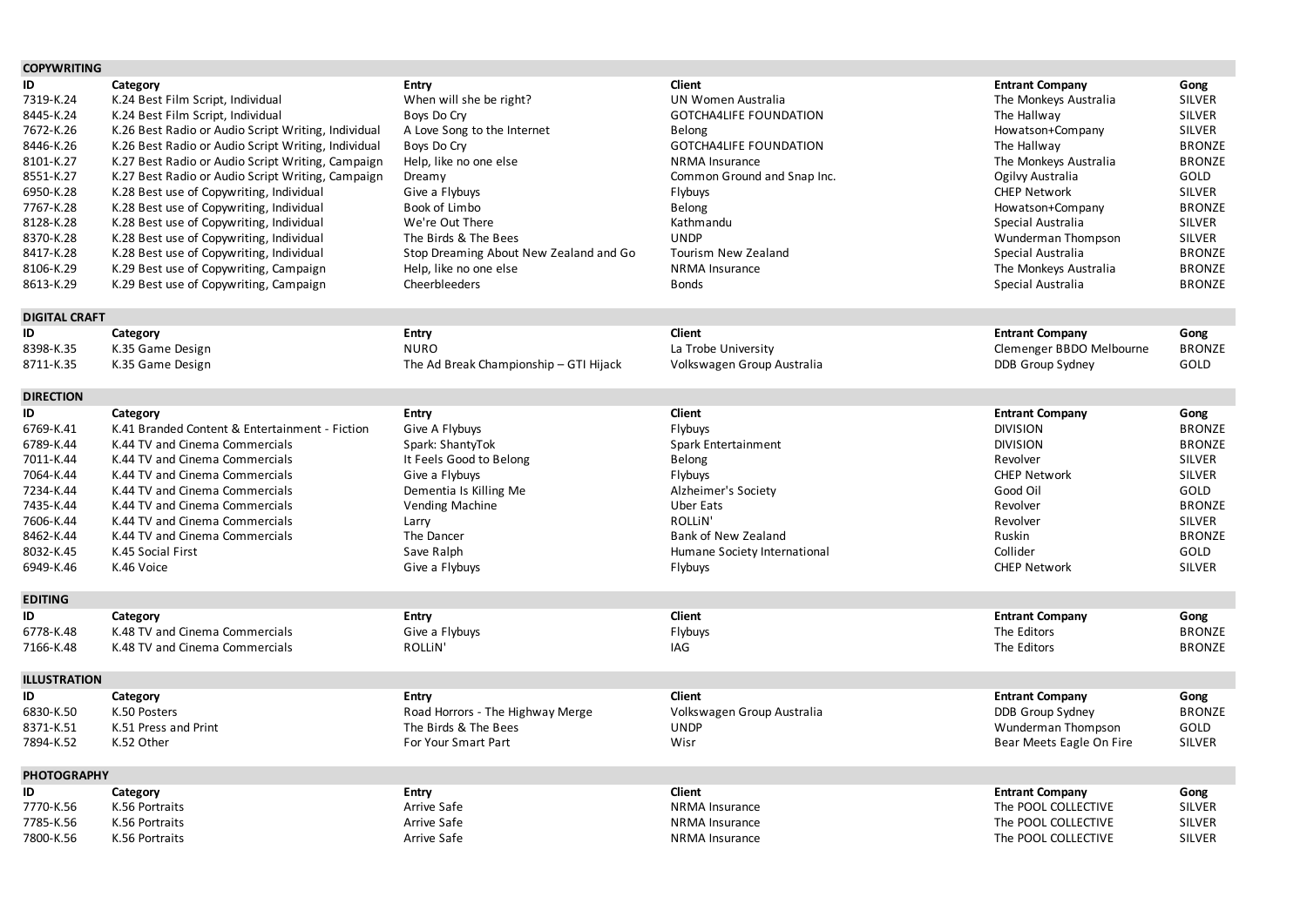# **PRODUCTION DESIGN**

| ID        | Category                             | <b>Entry</b>                 | Client                            | <b>Entrant Company</b> | Gong          |
|-----------|--------------------------------------|------------------------------|-----------------------------------|------------------------|---------------|
| 6770-K.59 | K.59 Branded Content & Entertainment | Give A Flybuys               | Flybuys                           | <b>DIVISION</b>        | <b>SILVER</b> |
| 8214-K.61 | K.61 Experiential                    | One House to Save Many       | Suncorp Group / Suncorp Insurance | The Glue Society       | GOLD          |
| 6987-K.63 | K.63 TV and Cinema Commercials       | Play On                      | <b>KENO</b>                       | <b>FINCH</b>           | <b>SILVER</b> |
| 7032-K.63 | K.63 TV and Cinema Commercials       | You Can't Overcook Christmas | ALDI Australia                    | <b>FINCH</b>           | <b>BRONZE</b> |
| 7222-K.63 | K.63 TV and Cinema Commercials       | Stop Dreaming and Go         | Tourism New Zealand               | <b>FINCH</b>           | <b>SILVER</b> |
| 7441-K.63 | K.63 TV and Cinema Commercials       | Tomorrow Wants Its Car Back  | Hyundai                           | Scoundrel              | <b>BRONZE</b> |
| 7508-K.63 | K.63 TV and Cinema Commercials       | It Feels Good to Belong      | Belong                            | Revolver               | <b>BRONZE</b> |
| 7749-K.63 | K.63 TV and Cinema Commercials       | Larry                        | ROLLIN'                           | Revolver               | GOLD          |
| 8841-K.63 | K.63 TV and Cinema Commercials       | Catfish                      | COCA-COLA                         | Rabbit                 | <b>BRONZE</b> |

# **SOUND DESIGN & USE OF MUSIC**

| ID        | Category                        | <b>Entry</b>                                   | Client                            | <b>Entrant Company</b>  | Gong          |
|-----------|---------------------------------|------------------------------------------------|-----------------------------------|-------------------------|---------------|
| 7632-K.64 | K.64 Best Use of Adapted Music  | It Feels Good To Belong                        | Belong                            | Sonar Music             | <b>SILVER</b> |
| 7641-K.64 | K.64 Best Use of Adapted Music  | Little Angels                                  | Hyundai                           | Sonar Music             | <b>BRONZE</b> |
| 8447-K.64 | K.64 Best Use of Adapted Music  | Boys Do Cry                                    | <b>GOTCHA4LIFE FOUNDATION</b>     | The Hallway             | GOLD          |
| 8735-K.65 | K.65 Best Use of Existing Music | Made In Australia. Behind The Mac.             | Apple                             | TBWA\ Media Arts Lab    | <b>SILVER</b> |
| 8763-K.65 | K.65 Best Use of Existing Music | End Of Night                                   | McDonald's Australia              | Level Two Music         | <b>BRONZE</b> |
| 6775-K.66 | K.66 Original Composition       | Give A Flybuys                                 | Flybuys                           | <b>DIVISION</b>         | GOLD          |
| 6941-K.66 | K.66 Original Composition       | The Drive                                      | Suncorp Group / Suncorp Insurance | Song Zu                 | <b>BRONZE</b> |
| 7146-K.66 | K.66 Original Composition       | Performance Enhancing Music                    | Samsung                           | <b>CHEP Network</b>     | GOLD          |
| 7547-K.66 | K.66 Original Composition       | Just WOW                                       | Voyages Indigenous Tourism        | BMF                     | <b>BRONZE</b> |
| 7989-K.66 | K.66 Original Composition       | Yellow Jack                                    | Chic Management                   | <b>Rumble Studios</b>   | <b>BRONZE</b> |
| 8057-K.66 | K.66 Original Composition       | A Love Song To The Internet                    | Belong                            | Eardrum                 | <b>BRONZE</b> |
| 8754-K.66 | K.66 Original Composition       | The Worst Block In Town                        | <b>Australian Red Cross</b>       | Level Two Music         | <b>BRONZE</b> |
| 8785-K.66 | K.66 Original Composition       | A-Leagues - Real Nice (H.C.T.F.) Season Launch | A Leagues                         | R/GA                    | <b>SILVER</b> |
| 7147-K.67 | K.67 Production in Audio        | Performance Enhancing Music                    | Samsung                           | <b>CHEP Network</b>     | GOLD          |
| 7652-K.67 | K.67 Production in Audio        | Help Like No One Else - Flood                  | <b>NRMA</b> Insurance             | Sonar Music             | <b>BRONZE</b> |
| 7666-K.67 | K.67 Production in Audio        | Little Angels                                  | Hyundai                           | Sonar Music             | <b>BRONZE</b> |
| 6782-K.68 | K.68 Sound Design               | Nissan Z Escape                                | Nissan                            | Song Zu                 | <b>SILVER</b> |
| 7040-K.68 | K.68 Sound Design               | ROLLIN'                                        | IAG                               | <b>Rumble Studios</b>   | <b>BRONZE</b> |
| 7056-K.68 | K.68 Sound Design               | The Off Season                                 | Tourism Tasmania                  | Rumble Studios          | <b>BRONZE</b> |
| 7188-K.68 | K.68 Sound Design               | <b>Tomorrow Wants Its Car Back</b>             | Hyundai                           | Squeak E. Clean Studios | <b>BRONZE</b> |
| 8632-K.68 | K.68 Sound Design               | A Career Limiting Film 'Global Women           | Global Women                      | Liquid Studios          | <b>SILVER</b> |

# **TYPOGRAPHY**

| ID        | Category                                   | Entry                  | Client                 | <b>Entrant Company</b>   | Gong          |
|-----------|--------------------------------------------|------------------------|------------------------|--------------------------|---------------|
| 8107-K.70 | K.70 Advertising Press and Print, Campaign | Help, like no one else | <b>NRMA Insurance</b>  | The Monkeys Australia    | <b>BRONZE</b> |
| 7878-K.72 | K.72 Posters, Individual                   | ROLLIN'                | IAG                    | Bear Meets Eagle On Fire | <b>SILVER</b> |
| 8295-K.74 | K.74 Type Design                           | The Melanoma Typeface  | Melanoma New Zealand   | TBWA\ New Zealand        | <b>BRONZE</b> |
| 8329-K.74 | K.74 Type Design                           | The Avocado Collective | The Avocado Collective | <b>Block Branding</b>    | <b>SILVER</b> |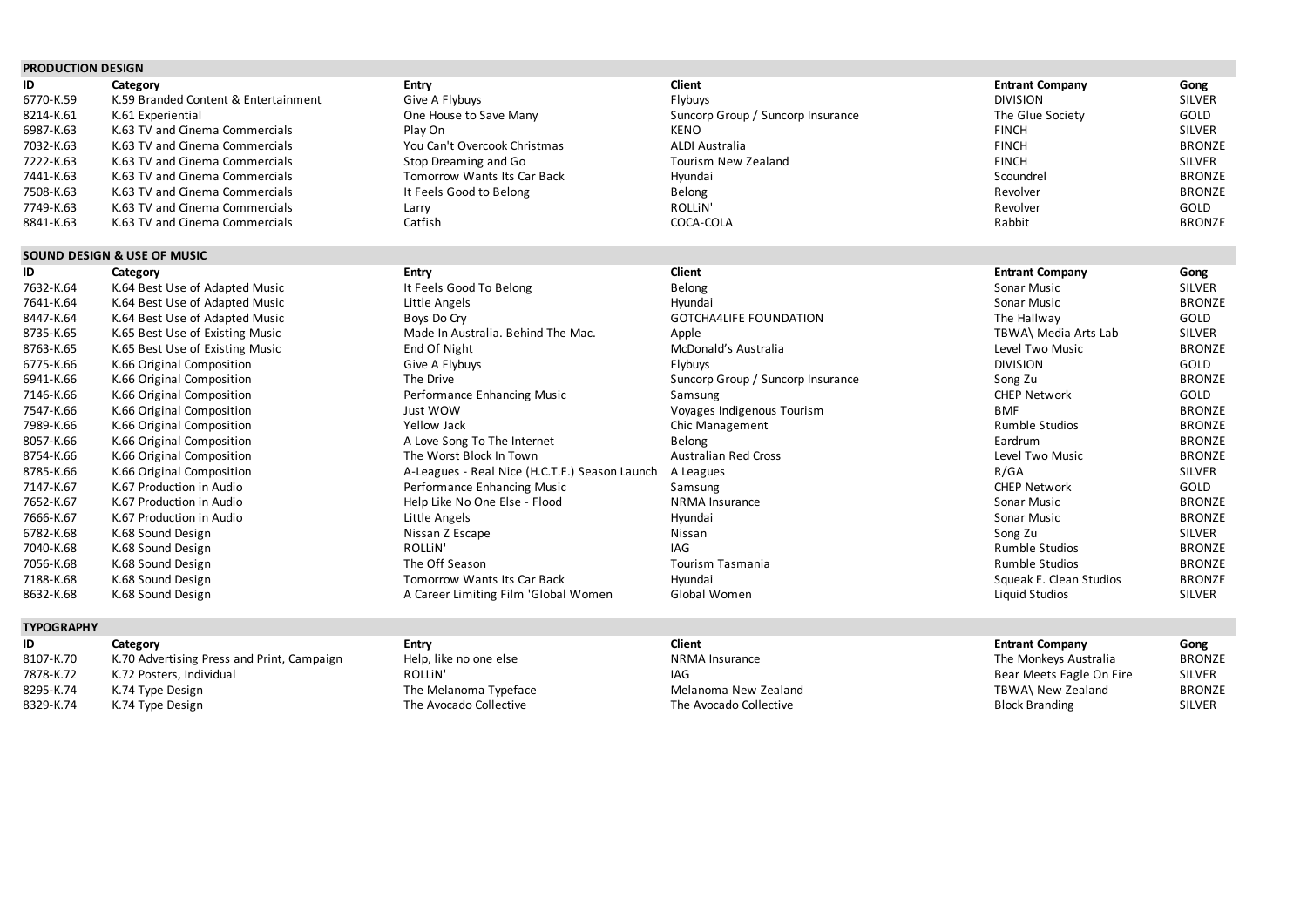# **FILM & ENTERTAINMENT**

# **BRANDED CONTENT & ENTERTAINMENT**

# **ID Category Entry Client Entrant Company Gong**

| 7305-L.01 | L.01 Fiction Film up to 5 mins, Individual     | Make Lamb, Not Walls                           | Meat & Livestock Australia          | The Monkeys Australia    | SILVER        |
|-----------|------------------------------------------------|------------------------------------------------|-------------------------------------|--------------------------|---------------|
| 8035-L.03 | L.03 Fiction Film 5-30 mins, Individual        | 6 Takes Of Drama                               | Kulov                               | <b>GREYNJ UNITED</b>     | <b>BRONZE</b> |
| 8038-L.09 | L.09 Non-Fiction Film 5-30 mins, Individual    | A Scripted Life                                | Pantene                             | <b>GREYNJ UNITED</b>     | <b>BRONZE</b> |
| 8123-L.11 | L.11 Non-Fiction Film over 30 mins, Individual | A Fire Inside                                  | NRMA Insurance                      | The Tuesday Club & FINCH | <b>SILVER</b> |
| 7832-L.13 | L.13 Games                                     | Home Sweet Home Episode 2                      | Tourism Authority of Thailand (TAT) | Ogilvy Thailand          | <b>BRONZE</b> |
| 8712-L.13 | L.13 Games                                     | The Ad Break Championship - GTI Hijack         | Volkswagen Group Australia          | DDB Group Sydney         | SILVER        |
| 8727-L.13 | L.13 Games                                     | The Mission                                    | Navy                                | VMLY&R                   | <b>BRONZE</b> |
| 7798-L.14 | L.14 Immersive Experiences                     | <b>Big Game Dream</b>                          | Molson Coors Beverage Company       | DDB Group Sydney         | <b>BRONZE</b> |
| 8713-L.15 | L.15 Live Broadcast                            | The Ad Break Championship – GTI Hijack         | Volkswagen Group Australia          | DDB Group Sydney         | GOLD          |
| 8338-L.16 | L.16 Live Experiences                          | The Ad Break Championship - GTI Hijack         | Volkswagen Group Australia          | DDB Group Sydney         | GOLD          |
| 7660-L.17 | L.17 Music Videos                              | Little Things Ft. Paul Kelly                   | Ziggy Ramo                          | Heckler                  | <b>BRONZE</b> |
| 8633-L.17 | L.17 Music Videos                              | A-Leagues - Real Nice (H.C.T.F.) Season Launch | A Leagues                           | R/GA                     | <b>BRONZE</b> |
| 7149-L.18 | L.18 Sports                                    | Performance Enhancing Music                    | Samsung                             | <b>CHEP Network</b>      | <b>BRONZE</b> |
| 8503-L.18 | L.18 Sports                                    | <b>Breaking Point</b>                          | Toyota                              | Saatchi & Saatchi        | <b>BRONZE</b> |
| 8781-L.18 | L.18 Sports                                    | A-Leagues - Real Nice (H.C.T.F.) Season Launch | A Leagues                           | R/GA                     | <b>SILVER</b> |
| 7367-L.19 | L.19 User Generated                            | Craft, Camera, Action!                         | <b>BIG W</b>                        | M&C Saatchi              | <b>SILVER</b> |
|           |                                                |                                                |                                     |                          |               |

| 7305-L.01 | L.01 Fiction Film up to 5 mins, Individual     | Make Lamb, Not Walls                           | Meat & Livestock Australia          | The Monkeys Australia    | <b>SILVER</b> |
|-----------|------------------------------------------------|------------------------------------------------|-------------------------------------|--------------------------|---------------|
| 8035-L.03 | L.03 Fiction Film 5-30 mins, Individual        | 6 Takes Of Drama                               | Kulov                               | <b>GREYNJ UNITED</b>     | <b>BRONZE</b> |
| 8038-L.09 | L.09 Non-Fiction Film 5-30 mins, Individual    | A Scripted Life                                | Pantene                             | <b>GREYNJ UNITED</b>     | <b>BRONZE</b> |
| 8123-L.11 | L.11 Non-Fiction Film over 30 mins, Individual | A Fire Inside                                  | <b>NRMA</b> Insurance               | The Tuesday Club & FINCH | SILVER        |
| 7832-L.13 | L.13 Games                                     | Home Sweet Home Episode 2                      | Tourism Authority of Thailand (TAT) | Ogilvy Thailand          | <b>BRONZE</b> |
| 8712-L.13 | L.13 Games                                     | The Ad Break Championship - GTI Hijack         | Volkswagen Group Australia          | DDB Group Sydney         | SILVER        |
| 8727-L.13 | L.13 Games                                     | The Mission                                    | Navy                                | VMLY&R                   | <b>BRONZE</b> |
| 7798-L.14 | L.14 Immersive Experiences                     | <b>Big Game Dream</b>                          | Molson Coors Beverage Company       | DDB Group Sydney         | <b>BRONZE</b> |
| 8713-L.15 | L.15 Live Broadcast                            | The Ad Break Championship - GTI Hijack         | Volkswagen Group Australia          | DDB Group Sydney         | GOLD          |
| 8338-L.16 | L.16 Live Experiences                          | The Ad Break Championship - GTI Hijack         | Volkswagen Group Australia          | DDB Group Sydney         | GOLD          |
| 7660-L.17 | L.17 Music Videos                              | Little Things Ft. Paul Kelly                   | Ziggy Ramo                          | Heckler                  | <b>BRONZE</b> |
| 8633-L.17 | L.17 Music Videos                              | A-Leagues - Real Nice (H.C.T.F.) Season Launch | A Leagues                           | R/GA                     | <b>BRONZE</b> |
| 7149-L.18 | L.18 Sports                                    | Performance Enhancing Music                    | Samsung                             | <b>CHEP Network</b>      | <b>BRONZE</b> |
| 8503-L.18 | L.18 Sports                                    | <b>Breaking Point</b>                          | Toyota                              | Saatchi & Saatchi        | <b>BRONZE</b> |
| 8781-L.18 | L.18 Sports                                    | A-Leagues - Real Nice (H.C.T.F.) Season Launch | A Leagues                           | R/GA                     | SILVER        |
| 7367-1 19 | 19 Hser Generated                              | Craft Camera Actionl                           | RIG W                               | M&C Saatchi              | <b>SILVER</b> |

# **FILM ADVERTISING**

| ID        | Category                                 | Entry                                     | Client                        | <b>Entrant Company</b>        | Gong          |
|-----------|------------------------------------------|-------------------------------------------|-------------------------------|-------------------------------|---------------|
| 7845-L.20 | L.20 Cinema Commercials Up to 60 Seconds | ROLLIN' - Larry                           | <b>IAG</b>                    | Bear Meets Eagle On Fire      | GOLD          |
| 8691-L.20 | L.20 Cinema Commercials Up to 60 Seconds | <b>Tomorrow Wants Its Car Back</b>        | Hyundai                       | Innocean Australia            | <b>BRONZE</b> |
| 7133-L.21 | L.21 Cinema Commercials Over 60 Seconds  | Little Angels                             | Hyundai                       | Innocean Australia            | <b>BRONZE</b> |
| 8714-L.23 | L.23 Interactive Film Advertising        | The Ad Break Championship - GTI Hijack    | Volkswagen Group Australia    | DDB Group Sydney              | SILVER        |
| 7160-L.24 | L.24 TV Commercials Less than 30 Seconds | Catfish                                   | COCA-COLA                     | BMF                           | <b>BRONZE</b> |
| 7445-L.25 | L.25 TV Commercials 30 Seconds           | There's 'relief', and then there's RELIEF | Actor Pharmaceuticals Pty Ltd | Five By Five Global           | <b>BRONZE</b> |
| 7851-L.25 | L.25 TV Commercials 30 Seconds           | Gomo - Couple                             | Gomo / Optus                  | Bear Meets Eagle On Fire      | SILVER        |
| 7975-L.25 | L.25 TV Commercials 30 Seconds           | The Grey Wiggle                           | Uber Eats                     | Special Australia             | <b>BRONZE</b> |
| 6946-L.26 | L.26 TV Commercials Over 30 Seconds      | Give a Flybuys                            | Flybuys                       | <b>CHEP Network</b>           | <b>SILVER</b> |
| 7129-L.26 | L.26 TV Commercials Over 30 Seconds      | Little Angels                             | Hyundai                       | Innocean Australia            | <b>BRONZE</b> |
| 7156-L.26 | L.26 TV Commercials Over 30 Seconds      | You Can't Overcook Christmas              | <b>ALDI Australia</b>         | BMF                           | <b>BRONZE</b> |
| 7306-L.26 | L.26 TV Commercials Over 30 Seconds      | Make Lamb, Not Walls                      | Meat & Livestock Australia    | The Monkeys Australia         | <b>BRONZE</b> |
| 7409-L.26 | L.26 TV Commercials Over 30 Seconds      | The Chase                                 | Head&Shoulders Japan          | Forsman & Bodenfors Singapore | <b>BRONZE</b> |
| 7538-L.26 | L.26 TV Commercials Over 30 Seconds      | Rocks                                     | Belong                        | Howatson+Company              | <b>BRONZE</b> |
| 7754-L.26 | L.26 TV Commercials Over 30 Seconds      | Imagine On Ice                            | Lotto NZ                      | Eight                         | SILVER        |
| 7842-L.26 | L.26 TV Commercials Over 30 Seconds      | Library                                   | <b>VOIZ WAFER</b>             | Ogilvy Thailand               | <b>SILVER</b> |
| 7879-L.26 | L.26 TV Commercials Over 30 Seconds      | Gomo - Date Night                         | gomo / Optus                  | Bear Meets Eagle On Fire      | <b>SILVER</b> |
| 7922-L.26 | L.26 TV Commercials Over 30 Seconds      | Stop Dreaming About New Zealand and Go    | Tourism New Zealand           | Special Australia             | <b>SILVER</b> |
| 7071-L.27 | L.27 TV Commercial Campaigns             | Give a Flybuys                            | Flybuys                       | <b>CHEP Network</b>           | GOLD          |
| 7193-L.27 | L.27 TV Commercial Campaigns             | You Can't Overcook Christmas              | ALDI Australia                | BMF                           | <b>BRONZE</b> |
| 7411-L.27 | L.27 TV Commercial Campaigns             | Ando                                      | Head&Shoulders Japan          | Forsman & Bodenfors Singapore | <b>BRONZE</b> |
| 7848-L.27 | L.27 TV Commercial Campaigns             | ROLLIN' campaign                          | IAG                           | Bear Meets Eagle On Fire      | SILVER        |
| 7849-L.27 | L.27 TV Commercial Campaigns             | For Your Smart Part                       | Wisr                          | Bear Meets Eagle On Fire      | <b>SILVER</b> |
| 8824-L.27 | L.27 TV Commercial Campaigns             | The Grey Wiggle                           | Uber Eats                     | Special Australia             | <b>BRONZE</b> |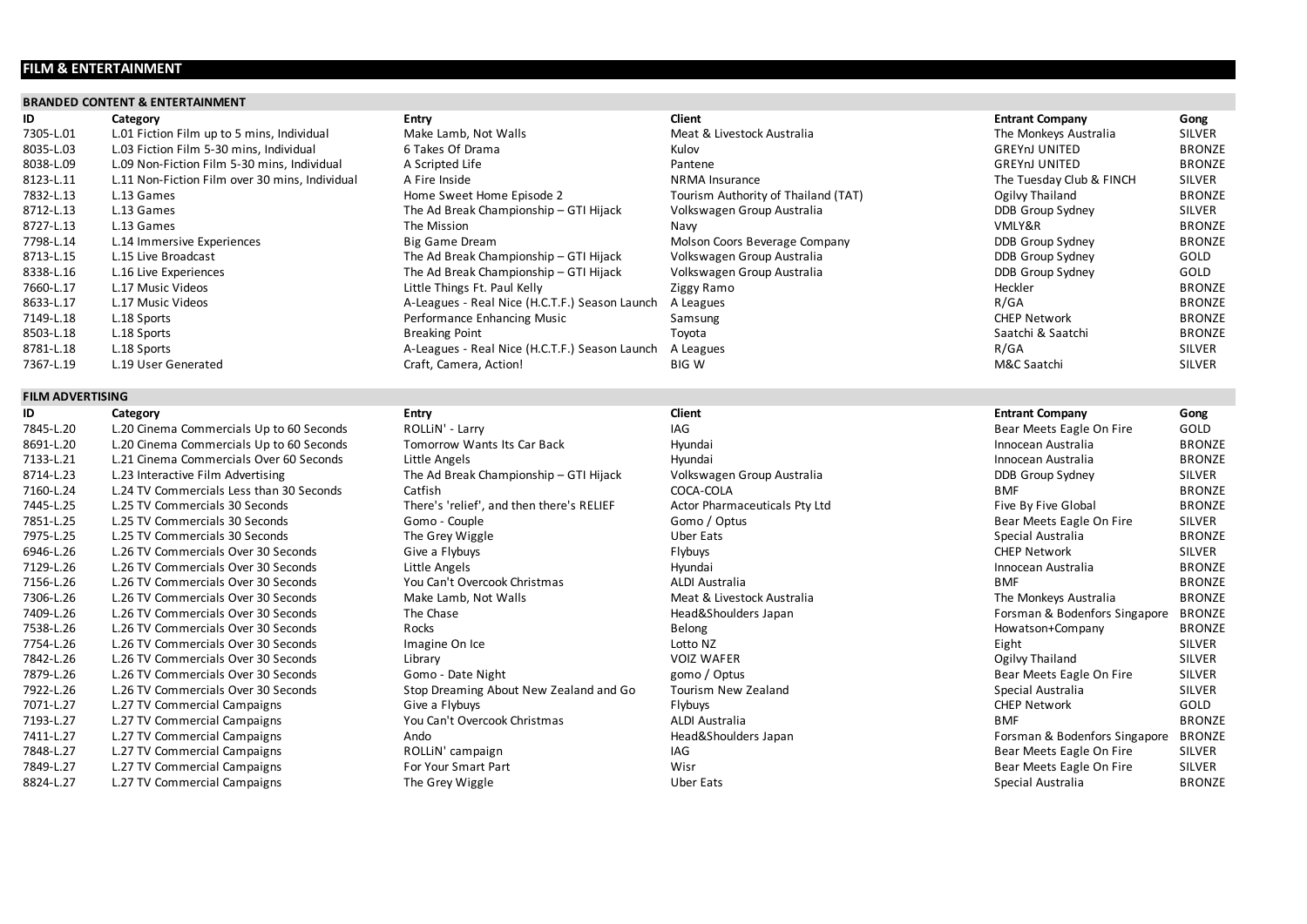# **INNOVATION**

# **BRAND INNOVATION**

| ID        | Category                     | <b>Entry</b>                           | Client                            | <b>Entrant Company</b>   | Gong          |
|-----------|------------------------------|----------------------------------------|-----------------------------------|--------------------------|---------------|
| 7368-M.01 | M.01 Brand Engagement        | Craft, Camera, Action!                 | <b>BIG W</b>                      | M&C Saatchi              | <b>BRONZE</b> |
| 7595-M.01 | M.01 Brand Engagement        | <b>InstaPour</b>                       | <b>BWS</b>                        | M&C Saatchi              | <b>BRONZE</b> |
| 8428-M.01 | M.01 Brand Engagement        | Solar Exchange                         | Carlton & United Breweries        | Clemenger BBDO Melbourne | <b>SILVER</b> |
| 8717-M.01 | M.01 Brand Engagement        | The Ad Break Championship - GTI Hijack | Volkswagen Group Australia        | DDB Group Sydney         | GOLD          |
| 8470-M.02 | M.02 Business Transformation | One House To Save Many                 | Suncorp Group / Suncorp Insurance | Leo Burnett Australia    | GOLD          |
| 8471-M.04 | M.04 Product Innovation      | One House To Save Many                 | Suncorp Group / Suncorp Insurance | Leo Burnett Australia    | <b>GOLD</b>   |
|           | NONI DDANID INNIOVATIONI     |                                        |                                   |                          |               |

# **NON-BRAND INNOVATION**

| ID        | Lategory                          | Entry          | Client   | <b>Entrant Company</b> | Gong          |
|-----------|-----------------------------------|----------------|----------|------------------------|---------------|
| 8685-M.07 | M.07 Product<br><b>Innovation</b> | Super Schooner | Merivale | Ogilvy Australia<br>ำ  | <b>BRONZE</b> |

# **MEDIA**

| <b>CHANNELS</b> |                                               |                                        |                                   |                        |               |
|-----------------|-----------------------------------------------|----------------------------------------|-----------------------------------|------------------------|---------------|
| ID              | Category                                      | Entry                                  | Client                            | <b>Entrant Company</b> | Gong          |
| 8229-N.01       | N.01 Use of Ambient Media                     | Rexona - Pitvertising                  | Rexona                            | Clemenger BBDO Sydney  | <b>SILVER</b> |
| 8706-N.01       | N.01 Use of Ambient Media                     | You've Got This                        | <b>NRMA</b> Insurance             | Thinkerbell            | <b>BRONZE</b> |
| 7153-N.02       | N.02 Use of Audio Platforms                   | Performance Enhancing Music            | Samsung                           | <b>CHEP Network</b>    | <b>BRONZE</b> |
| 7801-N.03       | N.03 Use of Branded Entertainment and Content | Big Game Dream                         | Molson Coors Beverage Company     | DDB Group Sydney       | GOLD          |
| 8615-N.03       | N.03 Use of Branded Entertainment and Content | Made From Melbourne                    | Made From Melbourne Collective    | Saatchi & Saatchi      | <b>BRONZE</b> |
| 8721-N.03       | N.03 Use of Branded Entertainment and Content | The Ad Break Championship - GTI Hijack | Volkswagen Group Australia        | DDB Group Sydney       | <b>BRONZE</b> |
| 8862-N.03       | N.03 Use of Branded Entertainment and Content | Climate Warriors                       | NRMA Insurance                    | Thinkerbell            | <b>SILVER</b> |
| 8064-N.04       | N.04 Use of Digital Platforms                 | The Cost of Bullying                   | Samsung                           | Cheil PengTai Beijing  | GOLD          |
| 8753-N.04       | N.04 Use of Digital Platforms                 | Ramp Rater                             | NRMA Insurance                    | Thinkerbell            | <b>BRONZE</b> |
| 8856-N.04       | N.04 Use of Digital Platforms                 | <b>EQC Earthquake Triggered</b>        | New Zealand Earthquake Commission | VMLY&R NZ              | <b>BRONZE</b> |
| 8230-N.05       | N.05 Use of Events and Stunts                 | Rexona - Pitvertising                  | Rexona                            | Clemenger BBDO Sydney  | <b>SILVER</b> |
| 8726-N.05       | N.05 Use of Events and Stunts                 | The Ad Break Championship - GTI Hijack | Volkswagen Group Australia        | DDB Group Sydney       | <b>BRONZE</b> |
| 7768-N.06       | N.06 Use of Print, Press & Outdoor            | Book of Limbo                          | Belong                            | Howatson+Company       | <b>BRONZE</b> |
| 7807-N.08       | N.08 Use of TV & Other Screens                | Big Game Dream                         | Molson Coors Beverage Company     | DDB Group Sydney       | <b>SILVER</b> |
| 8728-N.08       | N.08 Use of TV & Other Screens                | The Ad Break Championship - GTI Hijack | Volkswagen Group Australia        | DDB Group Sydney       | <b>SILVER</b> |
|                 |                                               |                                        |                                   |                        |               |

| <b>Entrant Company</b>   | Gong          |
|--------------------------|---------------|
| M&C Saatchi              | <b>BRONZE</b> |
| M&C Saatchi              | <b>BRONZI</b> |
| Clemenger BBDO Melbourne | <b>SILVER</b> |
| <b>DDB Group Sydney</b>  | GOLD          |
| Leo Burnett Australia    | GOLD          |
| Leo Burnett Australia    | GOLD          |

| Clemenger BBDO Sydney   |
|-------------------------|
| Thinkerbell             |
| CHEP Network            |
| DDB Group Sydney        |
| Saatchi & Saatchi       |
| DDB Group Sydney        |
| Thinkerbell             |
| Cheil PengTai Beijing   |
| Thinkerbell             |
| <b>VMLY&amp;R NZ</b>    |
| Clemenger BBDO Sydney   |
| DDB Group Sydney        |
| Howatson+Company        |
| DDB Group Sydney        |
| <b>DDB Group Sydney</b> |